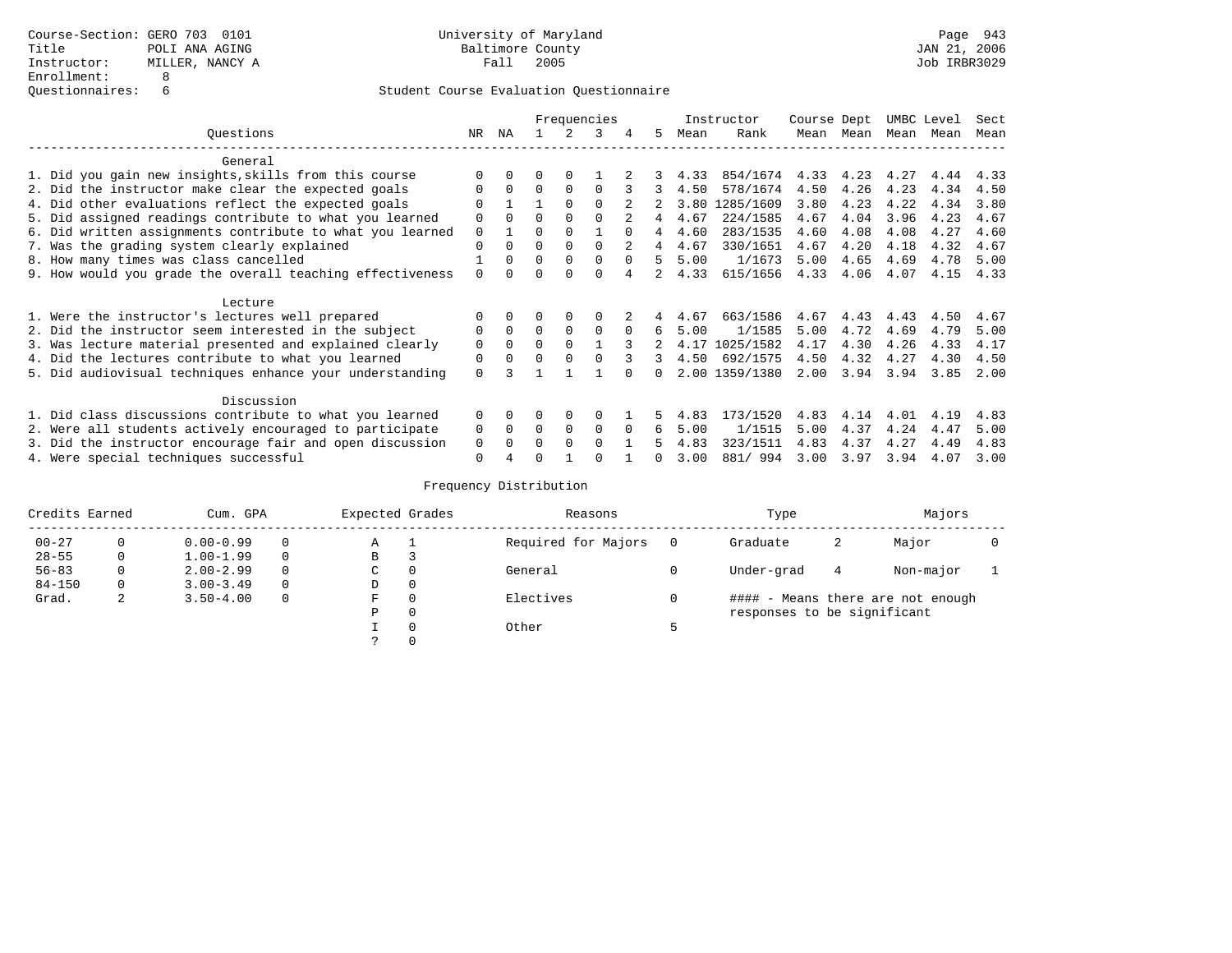Course-Section: GERO 750 0101 University of Maryland Page 944 Title THEORY/METHODS I Baltimore County JAN 21, 2006 Instructor: MORGAN, LESLIE (Instr. A) Enrollment: 5 Questionnaires: 5

## Student Course Evaluation Questionnaire

|                                                           |             | Frequencies  |             |                |              |          |                |      | Instructor       | Course Dept |           | UMBC Level |      | Sect        |
|-----------------------------------------------------------|-------------|--------------|-------------|----------------|--------------|----------|----------------|------|------------------|-------------|-----------|------------|------|-------------|
| Ouestions                                                 |             | NR NA        |             | $\overline{2}$ | 3            |          | 5.             | Mean | Rank             |             | Mean Mean | Mean       | Mean | Mean        |
| General                                                   |             |              |             |                |              |          |                |      |                  |             |           |            |      |             |
| 1. Did you gain new insights, skills from this course     | ∩           | $\Omega$     | 0           | 0              |              |          |                |      | 3.80 1385/1674   | 3.80        | 4.23      | 4.27       | 4.44 | 3.80        |
| 2. Did the instructor make clear the expected goals       | $\Omega$    | $\Omega$     | $\Omega$    | $\Omega$       | $\mathbf{1}$ | 3        | 1              |      | 4.00 1146/1674   | 4.00        | 4.26      | 4.23       | 4.34 | 4.00        |
| 4. Did other evaluations reflect the expected goals       | $\Omega$    | $\Omega$     | $\Omega$    | $\Omega$       | $\Omega$     |          | 3              | 4.60 | 374/1609         | 4.60        | 4.23      | 4.22       | 4.34 | 4.60        |
| 5. Did assigned readings contribute to what you learned   | 0           | <sup>0</sup> | $\Omega$    | $\Omega$       | $\Omega$     |          | 3              | 4.60 | 265/1585         | 4.60        | 4.04      | 3.96       | 4.23 | 4.60        |
| 6. Did written assignments contribute to what you learned | 0           | $\Omega$     | $\Omega$    | $\Omega$       | $\Omega$     | 2        | 3              | 4.60 | 283/1535         | 4.60        | 4.08      | 4.08       | 4.27 | 4.60        |
| 7. Was the grading system clearly explained               | $\Omega$    | $\Omega$     | $\Omega$    | $\mathbf{1}$   | $\mathbf{1}$ |          |                |      | 3.80 1289/1651   | 3.80        | 4.20      | 4.18       | 4.32 | 3.80        |
| 8. How many times was class cancelled                     | $\Omega$    |              | $\Omega$    | $\Omega$       | $\Omega$     |          | 3              | 4.75 | 958/1673         | 4.75        | 4.65      | 4.69       | 4.78 | 4.75        |
| 9. How would you grade the overall teaching effectiveness | 1           | <sup>n</sup> | $\Omega$    | $\cap$         | $\Omega$     | 3        | $\mathbf{1}$   | 4.25 | 719/1656         | 4.29        | 4.06      | 4.07       | 4.15 | 4.29        |
| Lecture                                                   |             |              |             |                |              |          |                |      |                  |             |           |            |      |             |
| 1. Were the instructor's lectures well prepared           | $\Omega$    | 0            | O           | 0              | $\Omega$     |          | 4              | 4.80 | 389/1586         | 4.53        | 4.43      | 4.43       | 4.50 | 4.53        |
| 2. Did the instructor seem interested in the subject      | 0           | $\Omega$     | $\mathbf 0$ | $\mathbf 0$    | $\mathbf 0$  | 0        | .5             | 5.00 | 1/1585           | 5.00        | 4.72      | 4.69       | 4.79 | 5.00        |
| 3. Was lecture material presented and explained clearly   | $\mathbf 0$ | $\Omega$     | $\Omega$    | $\Omega$       | $\Omega$     |          | 3              | 4.60 | 525/1582         | 4.55        | 4.30      | 4.26       | 4.33 | 4.55        |
| 4. Did the lectures contribute to what you learned        | $\Omega$    | $\Omega$     | $\Omega$    | $\Omega$       | $\Omega$     |          | 3              | 4.60 | 579/1575         | 4.55        | 4.32      | 4.27       | 4.30 | 4.55        |
| 5. Did audiovisual techniques enhance your understanding  | $\Omega$    |              |             | $\Omega$       | $\Omega$     | $\Omega$ |                | 3.67 | 962/1380         | 3.50        | 3.94      | 3.94       | 3.85 | 3.50        |
| Discussion                                                |             |              |             |                |              |          |                |      |                  |             |           |            |      |             |
| 1. Did class discussions contribute to what you learned   | 0           | 0            | 0           | 0              | 0            | 2        | 3.             | 4.60 | 338/1520         | 4.60        | 4.14      | 4.01       | 4.19 | 4.60        |
| 2. Were all students actively encouraged to participate   | 0           | $\Omega$     | $\Omega$    | $\Omega$       | $\Omega$     | $\Omega$ | 5.             | 5.00 | 1/1515           | 5.00        | 4.37      | 4.24       | 4.47 | 5.00        |
| 3. Did the instructor encourage fair and open discussion  | 0           | $\Omega$     | $\Omega$    | $\Omega$       | $\Omega$     | $\Omega$ | 5              | 5.00 | 1/1511           | 5.00        | 4.37      | 4.27       | 4.49 | 5.00        |
| 4. Were special techniques successful                     | $\mathbf 0$ |              | $\Omega$    |                | $\Omega$     | $\Omega$ | 0              |      | $2.00$ ****/ 994 | $***$ * * * | 3.97      | 3.94       | 4.07 | $***$ * * * |
| Seminar                                                   |             |              |             |                |              |          |                |      |                  |             |           |            |      |             |
| 1. Were assigned topics relevant to the announced theme   | 0           | 0            | 0           | 0              | 0            |          | 3              | 4.60 | 53/ 103          | 4.60        | 4.39      | 4.41       | 4.56 | 4.60        |
| 2. Was the instructor available for individual attention  | 0           | $\Omega$     | 0           | $\mathbf 0$    | $\mathbf{1}$ |          | 3              | 4.40 | 65/ 101          | 4.40        | 4.33      | 4.48       | 4.62 | 4.40        |
| 3. Did research projects contribute to what you learned   | 0           | 0            | $\Omega$    | $\Omega$       |              |          | 3              | 4.40 | 95<br>50/        | 4.40        | 4.15      | 4.31       | 4.43 | 4.40        |
| 4. Did presentations contribute to what you learned       | $\Omega$    | 0            | $\Omega$    | $\Omega$       | $\mathbf{1}$ |          |                | 4.20 | 63/<br>99        | 4.20        | 4.36      | 4.39       | 4.54 | 4.20        |
| 5. Were criteria for grading made clear                   | $\Omega$    |              |             |                | $\cap$       | 1        | $\mathfrak{D}$ | 3.40 | 83/<br>97        | 3.40        | 3.76      | 4.14       | 4.26 | 3.40        |

# Frequency Distribution

| Credits Earned |          | Cum. GPA      |          |    | Expected Grades | Reasons             |     | Type                        | Majors |                                   |  |
|----------------|----------|---------------|----------|----|-----------------|---------------------|-----|-----------------------------|--------|-----------------------------------|--|
| $00 - 27$      | 0        | $0.00 - 0.99$ |          | Α  | 2               | Required for Majors | - 0 | Graduate                    |        | Major                             |  |
| $28 - 55$      | 0        | $1.00 - 1.99$ | $\Omega$ | в  |                 |                     |     |                             |        |                                   |  |
| $56 - 83$      | 0        | $2.00 - 2.99$ | $\Omega$ | C  | $\Omega$        | General             |     | Under-grad                  | -2     | Non-major                         |  |
| $84 - 150$     | $\Omega$ | $3.00 - 3.49$ | $\Omega$ | D  | 0               |                     |     |                             |        |                                   |  |
| Grad.          |          | $3.50 - 4.00$ | $\Omega$ | F. | $\Omega$        | Electives           |     |                             |        | #### - Means there are not enough |  |
|                |          |               |          | Ρ  | 0               |                     |     | responses to be significant |        |                                   |  |
|                |          |               |          |    |                 | Other               |     |                             |        |                                   |  |
|                |          |               |          |    |                 |                     |     |                             |        |                                   |  |